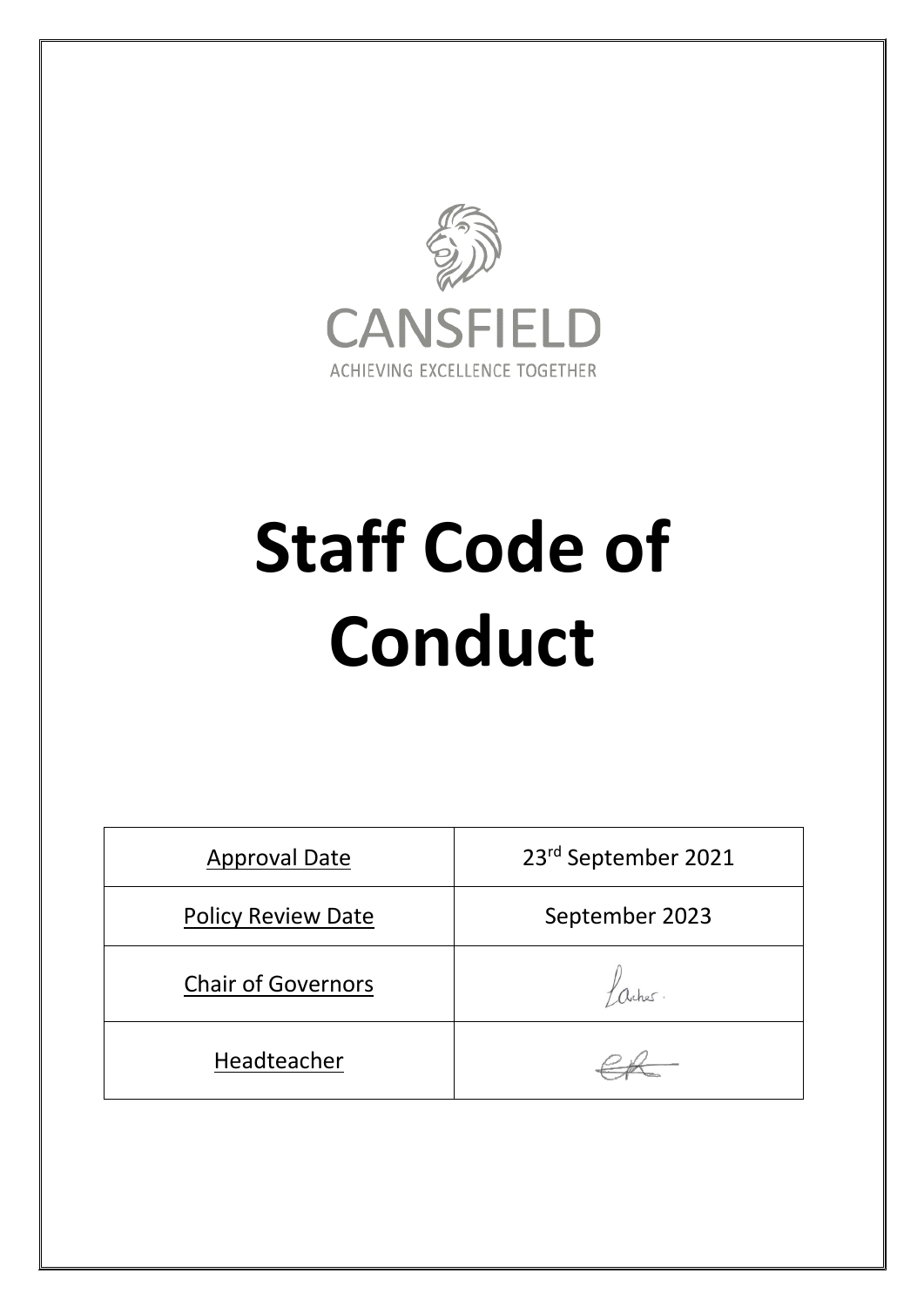# **1. Aims, Scope and Principles**

This policy aims to set and maintain standards of conduct that we expect all staff to follow. By creating this policy, we aim to ensure our school is an environment where everyone is safe, happy and treated with respect. Many of the principles in this code of conduct are based on the *Teachers' Standards*.

School staff have an influential position in the school, and will act as role models for pupils by consistently demonstrating high standards of behaviour. We expect that all teachers will act in accordance with the personal and professional behaviours set out in the *Teachers' Standards*. We expect all support staff, Governors and volunteers to also act with personal and professional integrity, respecting the safety and wellbeing of others.

Failure to follow the code of conduct may result in disciplinary action being taken, in accordance with our staff disciplinary procedures.

Please note that this code of conduct is not exhaustive. If situations arise that are not covered by this code, staff will use their professional judgement and act in the best interests of the school and its pupils.

# **2. Legislation and Guidance**

We are required to set out a staff code of conduct under regulation 7 of *The School Staffing (England) Regulations 2009*.

In line with the statutory safeguarding guidance *Keeping Children Safe in Education*, we should have a staff code of conduct, which should cover acceptable use of technologies, staff / pupil relationships and communications, including the use of social media.

# **3. General Obligations**

How staff present themselves, their appearance, body language, actions and use of language sets an example to our pupils. All staff must therefore model the highest standard of conduct in order to encourage our pupils to do the same. We expect staff to set an example to pupils and to:

- Maintain high standards in their attendance and punctuality
- Never use inappropriate or offensive language in front of pupils
- Treat pupils and others with dignity and respect
- Show tolerance and respect for the rights of others
- Not undermine fundamental British values, including democracy, the rule of law, individual liberty and mutual respect, and tolerance of those with different faiths and beliefs
- Express personal beliefs in a way that will not overly influence pupils, and will not exploit pupils' vulnerability or might lead them to break the law
- Understand the statutory frameworks they must act within
- Adhere to the *Teachers' Standards*

# **4. Safeguarding**

Staff have a duty to safeguard pupils from harm, and to report any concerns they have. This includes physical, emotional and sexual abuse, or neglect. Staff will familiarise themselves with our Safeguarding, Child Protection and Early Help Policy and the Prevent initiative, and ensure they are aware of the processes to follow if they have concerns about a child. Our Safeguarding, Child Protection and Early Help Policy is available via the school website as well as from the school office.

# **5. Staff / Pupil Relationships**

Staff will observe proper boundaries with pupils that are appropriate to their professional position. They will act in a fair and transparent way that would not lead anyone to reasonably assume they are not doing so.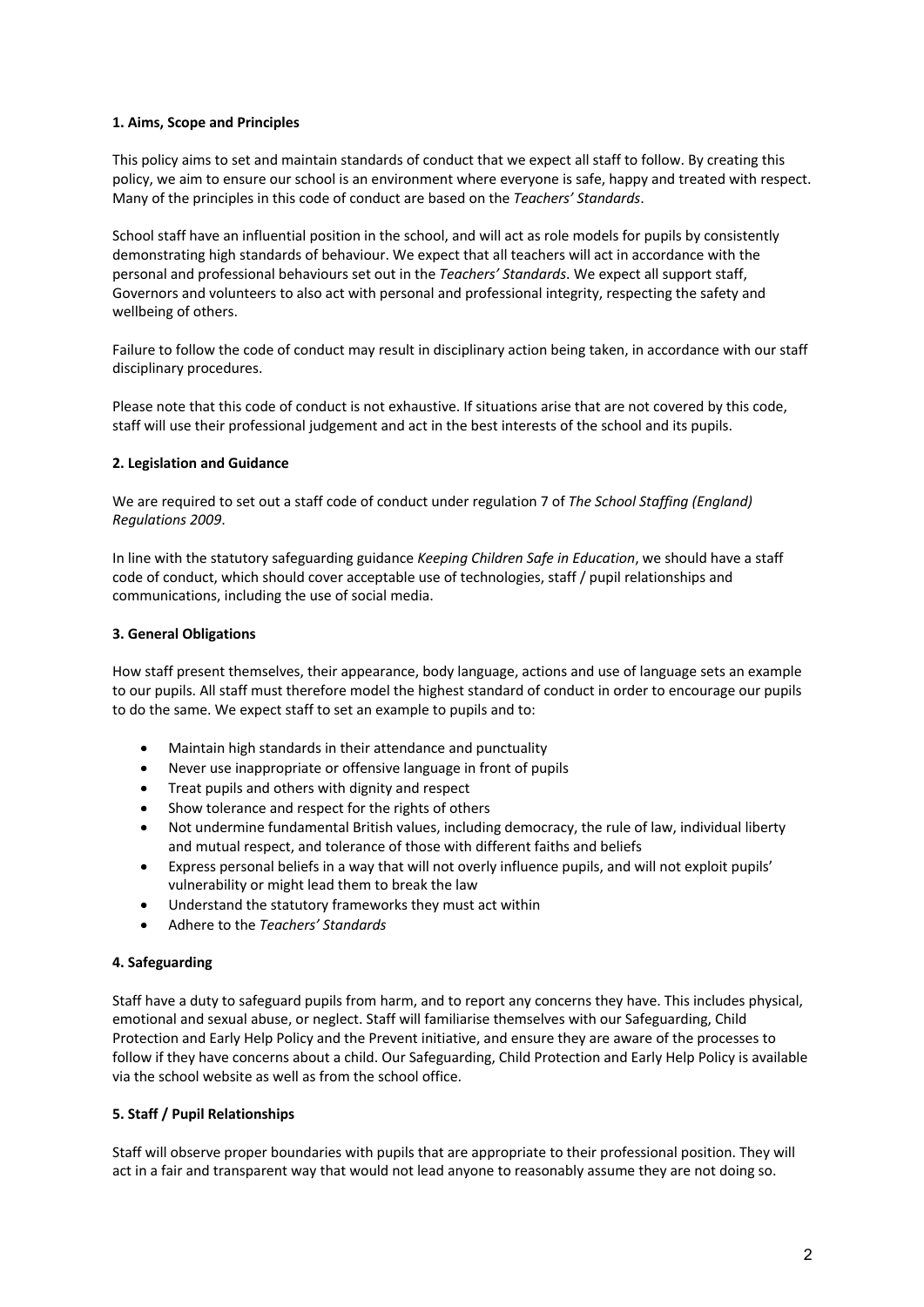If staff members and pupils must spend time on a one-to-one basis, staff will ensure that:

- This takes place in a public place that others can access
- Others can see into the room
- A colleague or line manager knows this is taking place

Staff should avoid contact with pupils outside of school hours if possible.

Personal contact details should not be exchanged between staff and pupils. This includes social media profiles.

While we are aware many pupils and their parents may wish to give gifts to staff, for example, at the end of the school year, gifts from staff to pupils are not acceptable.

If a staff member is concerned at any point that an interaction between themselves and a pupil may be misinterpreted, this should be reported to their line manager or the Headteacher.

# **6. Communication and Social Media**

School staff's social media profiles should not be available to pupils. If they have a personal profile on social media sites, they should not use their full name, as pupils may be able to find them. Staff should consider using a first and middle name instead, and set public profiles to private.

Staff should not attempt to contact pupils or their parents via social media, or any other means outside school, in order to develop any sort of relationship. They will not make any efforts to find pupils' or parents' social media profiles.

Staff will ensure that they do not post any images online that identify children who are pupils at the school without their consent.

Staff should be aware of the school's E-Safety Policy and Data Protection policy.

# **7. Acceptable Use of Technology**

Staff will not use technology in school to view material that is illegal, inappropriate or likely to be deemed offensive. This includes, but is not limited to, sending obscene emails, gambling and viewing pornography or other inappropriate content.

Staff will not use personal mobile phones and laptops, or school equipment for personal use, in school hours or in front of pupils.

We have the right to monitor emails and internet use on the school IT system. For more information please refer to the e-safety policy.

# **8. Confidentiality**

In the course of their role, members of staff are often privy to sensitive and confidential information about the school, staff, pupils and their parents.

This information will never be:

- Disclosed to anyone without the relevant authority
- Used to humiliate, embarrass or blackmail others
- Used for a purpose other than what it was collected and intended for